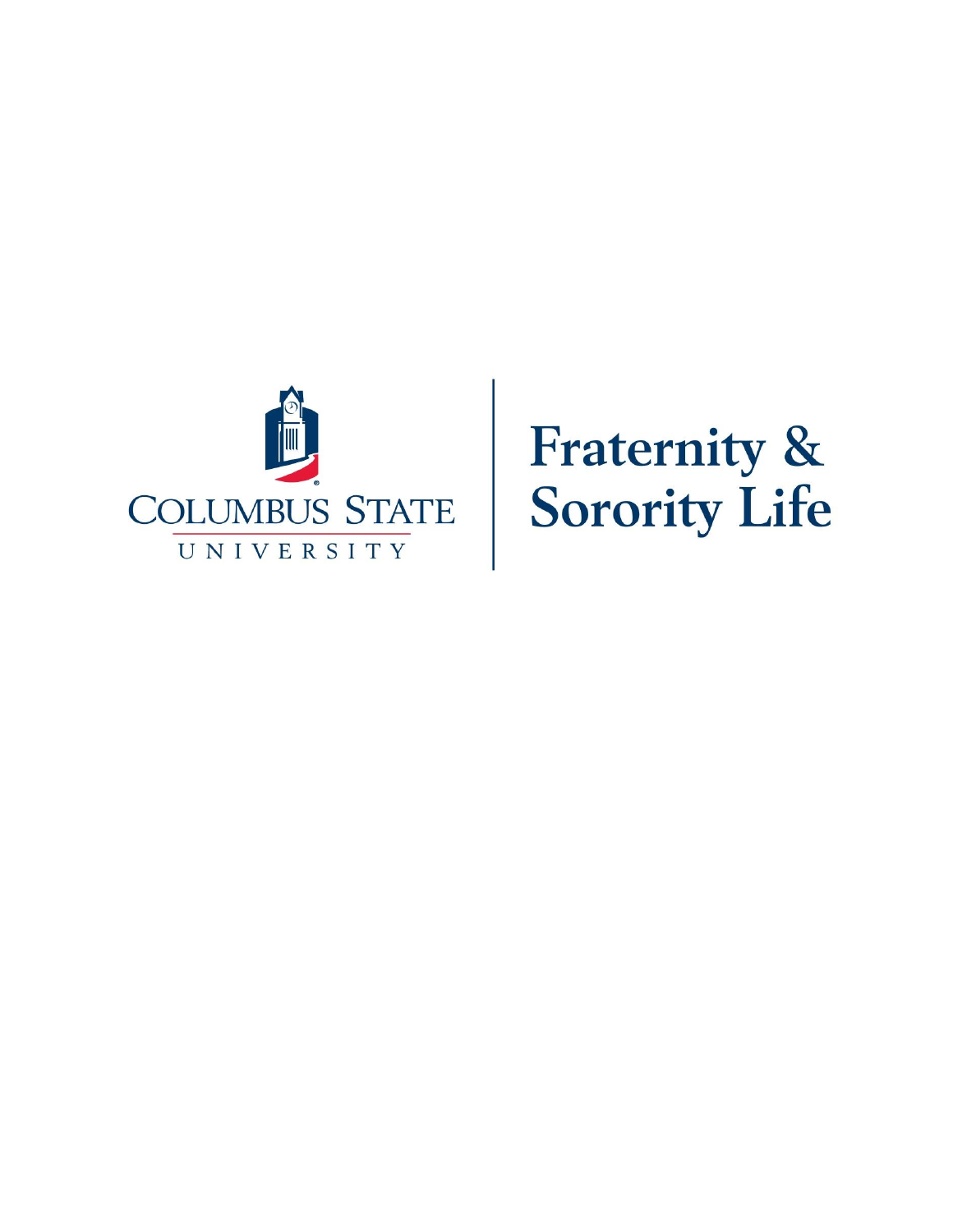# **Guide to Fraternity and Sorority Life**  Policies, Procedures, and Regulations

Fraternity & Sorority Life provides students with an environment that fosters personal and professional growth. Through leadership opportunities, excellence in scholarship, and philanthropic involvement, students are able to build their resumes and make important connections that will better prepare them for life after CSU. In addition, Greek Life can offer students a higher level of engagement in their university and the Columbus community. *Mission of the Office of Fraternity and Sorority Life*

Fraternities and Sororities at Columbus State University are expected to follow the rules and policies of Columbus State University, Fraternity and Sorority Life, the governing councils, and their inter/national organization. The following is a listing of the rules and policies that pertain to fraternities and sororities at Columbus State University.

The Guide to Fraternity and Sorority Life manual is an all-encompassing document. Chapters must become familiar and educated with each policy and document. This manual also contains resources for the chapter to utilize toward their success at Columbus State University.

**<sup>1</sup> Document Can be found at https://students.columbusstate.edu/policies.php**

**<sup>2</sup> Document can be found at https://students.columbusstate.edu/student-orgs/index.php**

**<sup>3</sup> Document can be found at https://students.columbusstate.edu/greeks/forms.php**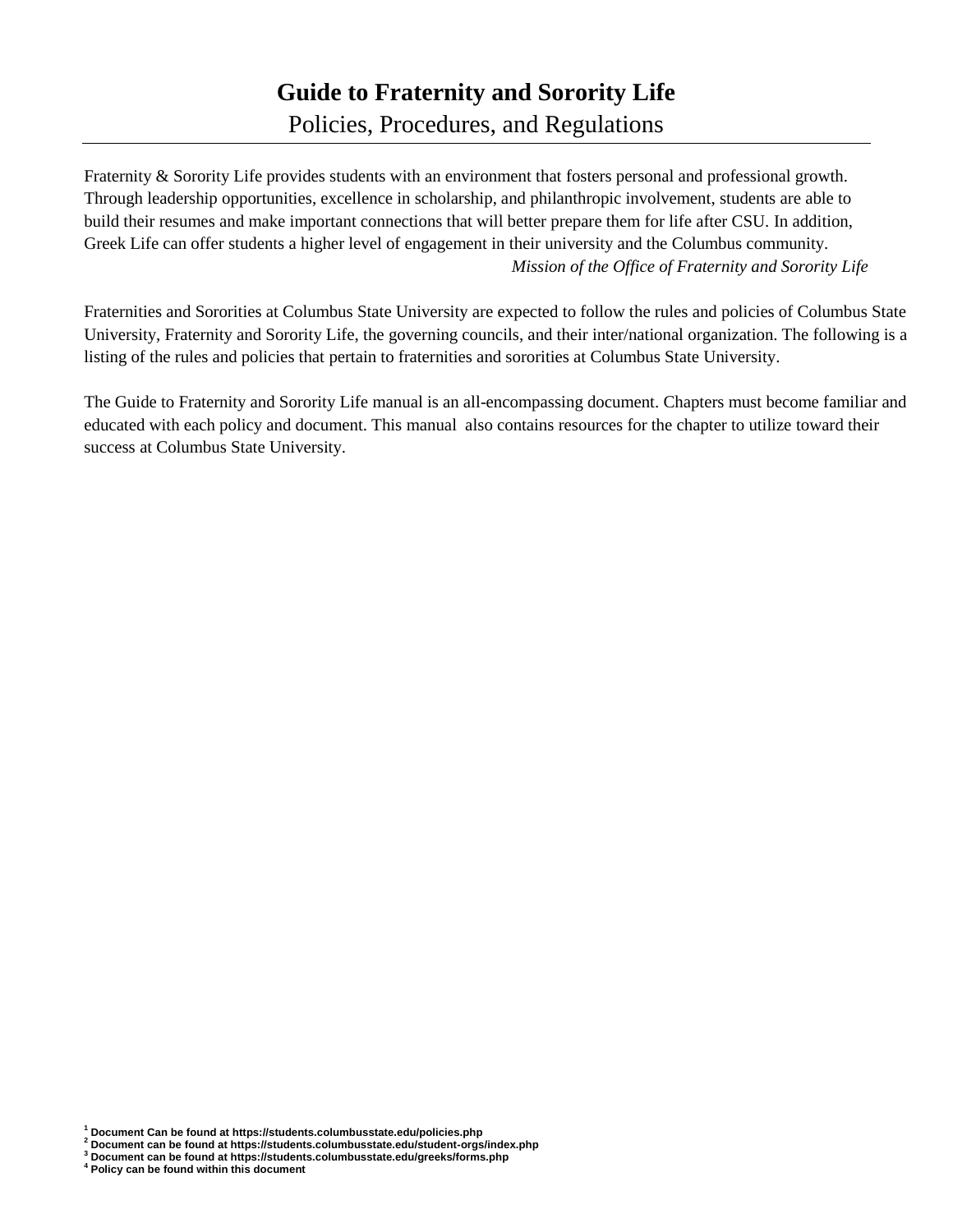# **Columbus State University | Fraternity & Sorority Life Policies, Procedures, and Regulation**

The following items govern and inform the practice of the Columbus State University Fraternity and Sorority Life community. Each social Greek letter fraternity and sorority must follow the policies and procedures in order to remain active on campus.

## **1. Columbus State University Handbook<sup>1</sup>**

- a. Sexual Misconduct Policy
- b. Hazing Policy
- c. Alcohol and Other Drug Policy

# **2. Registered Student Organization Handbook<sup>2</sup>**

- a. Organizational Requirements & Responsibilities
- b. Social Event Policy<sup>4</sup>

## **3. Columbus State University Policies and Procedures for Fraternities and Sororities**

- a. Fraternity and Sorority Life Eligibility<sup>4</sup>
- b. Pillars of Excellence Accreditation Program<sup>3</sup>
- c. Columbus State University Expansion Procedure<sup>3</sup>
- d. Philanthropy Event Procedure<sup>4</sup>
- e. Social Risk Management Policies<sup>4</sup>
	- i. FIPG Guidelines for Alcohol and Oher Drugs
	- ii. Third Party Vendor Event Registration Form
	- iii. Third Party Vendor Agreement Form
	- **iv.** Pre-Event Checklist

# **4. Interfraternity Council, Panhellenic Council, and National Pan-Hellenic Council Constitution and Bylaws<sup>3</sup>**

- a. Interfraternity Council Constitution and Bylaws
	- i. Interfraternity Council Recruitment Rules
- b. Panhellenic Council Constitution and Bylaws
	- i. Panhellenic Council Recruitment Rules
- c. National Pan-Hellenic Council Constitution and Bylaws
	- i. National Pan-Hellenic Council Intent of Intake Form<sup>3</sup>
	- ii. National Pan-Hellenic Council Week Checklist Packet<sup>4</sup>

**<sup>1</sup> Document Can be found at https://students.columbusstate.edu/policies.php**

**<sup>2</sup> Document can be found at https://students.columbusstate.edu/student-orgs/index.php <sup>3</sup> Document can be found at https://students.columbusstate.edu/greeks/forms.php**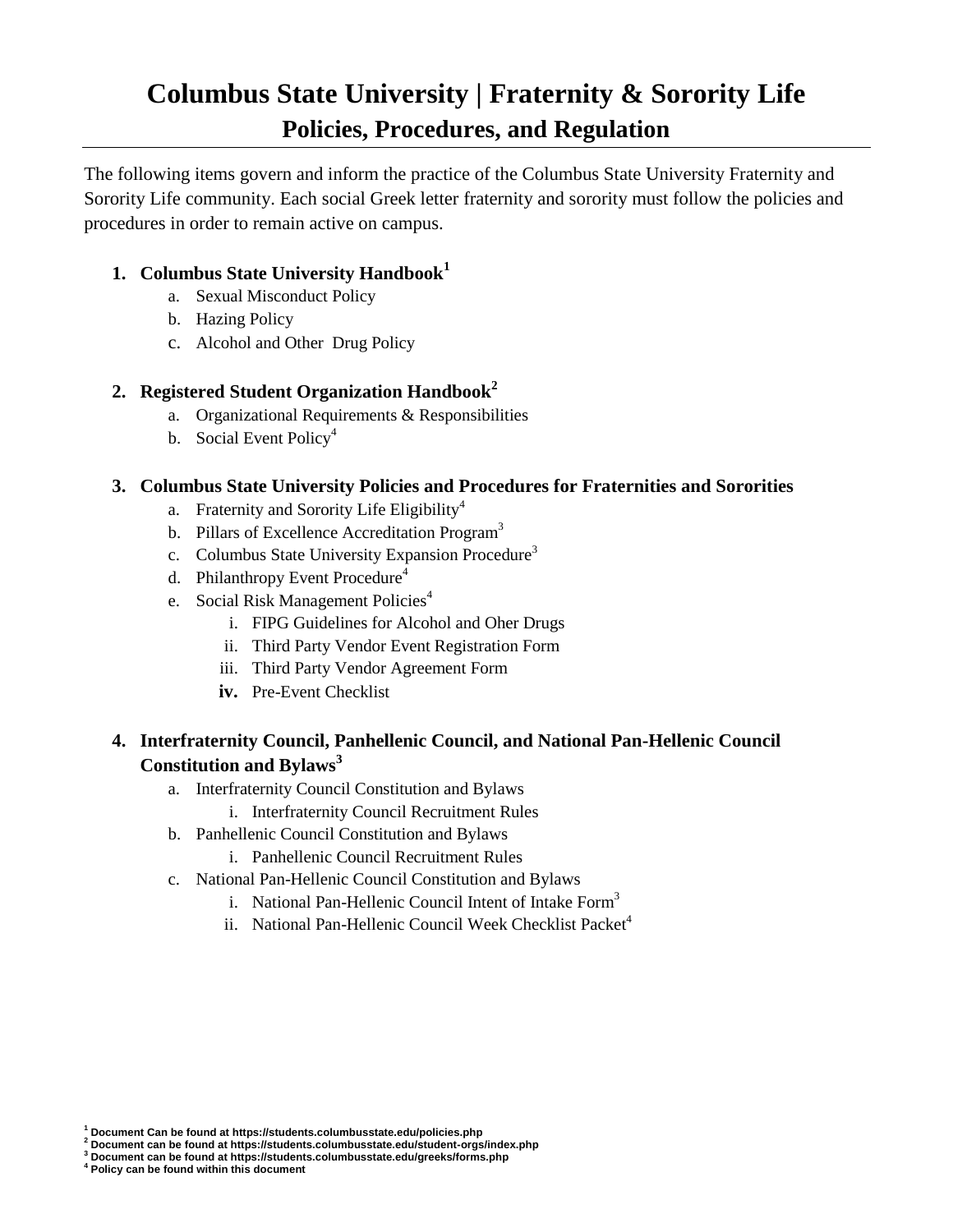# **Fraternity and Sorority Life Organization and Individual Member Requirements**

The Department of Fraternity and Sorority Life oversees all social fraternities and sororities at CSU. The registration of fraternities and sororities will be managed by the Office of Student Life and Development as part of the process of registering, and renewing, all student organizations on campus.

Fraternities and Sororities must complete the student organization registration process outline in the Registered Student Organization Handbook<sup>1</sup>

In addition to the RSO process for all student organizations, the Department of Fraternity and Sorority Life requires each fraternity/sorority to:

- 1. Maintain membership in one of the established Councils within the Department of Fraternity and Sorority Life: [Interfraternity](https://greeklife.gwu.edu/interfraternity-council) Council (IFC), [Panhellenic](https://greeklife.gwu.edu/panhellenic-association) Council (CPH), or National Pan-Hellenic Council (NPHC)
- 2. Be formally affiliated with an Inter/National Fraternity/Sorority for a minimum of three (3) years
- 3. Be an incorporated organization
- 4. Operate under the provisions of Title IX of the Educational Amendments and IRS Code Title 26, 501.c.3 which permits the organization to admit exclusively men or women
- 5. Provide a current certificate of liability insurance with a minimum of \$1 million coverage or present the National Organization Insurance Policy Coverage
- 6. Provide a copy of the organization's anti-hazing policy or policies
- 7. Be in good standing with its Inter/National Headquarters
- 8. Have a minimum of one (1) Alumni/ae Advisor recognized by the Inter/National organization and be actively engaged with the chapter
- 9. For any active colony and/or group seeking to expand on campus, they must also follow the Columbus State University Fraternity and Sorority Life Expansion Procedures.

Individual members seeking to be part of a social Greek Letter organization housed under the Department of Fraternity and Sorority Life must meet the following requirements:

- 1. Obtain a high school or college cumulative GPA of 2.50.
- 2. Must be a fulltime student (12 credit hours) at Columbus State University.
- 3. Not be simultaneously enrolled in High School and matriculated in college.
- 4. No student shall be asked to join any organization during any school break except during university sanctioned recruitment periods such school recess include summer, winter, fall breaks..
- 5. Any member who receives a bid and accepts must wait one academic year in order to seek membership in another fraternity/sorority.
- 6. Members must follow any other policy in place according to their specific governing council.
- 7. Must attend an Affiliation Education Program.

**<sup>1</sup> Document Can be found at https://students.columbusstate.edu/policies.php**

**<sup>2</sup> Document can be found at https://students.columbusstate.edu/student-orgs/index.php**

**<sup>3</sup> Document can be found at https://students.columbusstate.edu/greeks/forms.php**

**<sup>4</sup> Policy can be found within this document**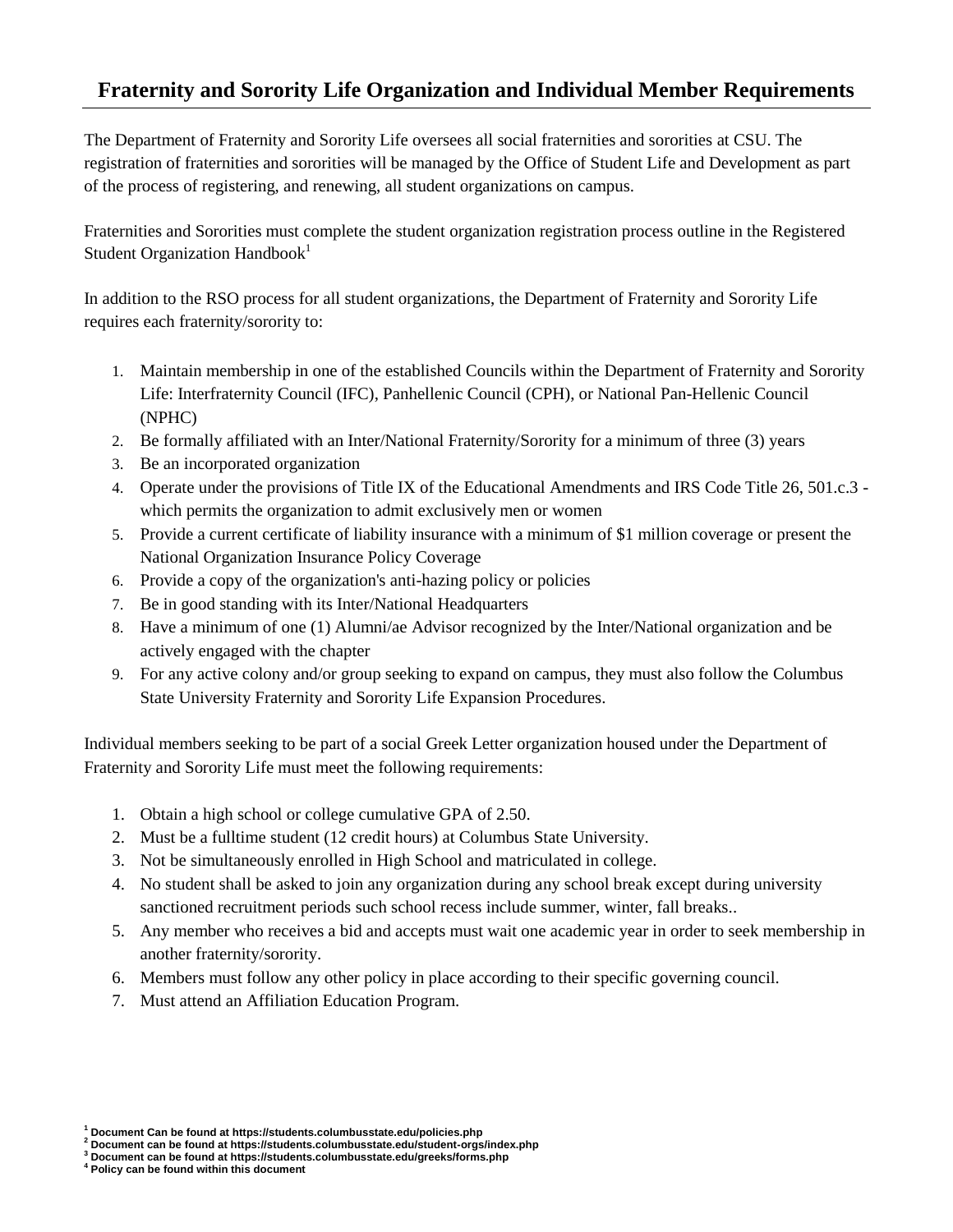# **Columbus State University Registration Student Organization Handbook Event Registration Policy**

It is mandatory that all organization events be registered through CSUinvolve five (5) business days prior to each event. All submissions will be reviewed by Student Life and Development and subsequently approved or denied. If an event is denied for any reason the organization will be notified. Note that reoccurring organization meetings do not have to be registered; however organizations are encouraged to advertise and post all events and/or meetings through CSUinvolve.

- Movie Copyright: Events including films or movies will be subject to copyright laws and must comply with all regulations. Assistance in regard to policies can be provided by the Office of Student Life and Development.
- Events with Alcohol: Events including alcohol will be subject to additional paperwork and restrictions. All required paperwork will be noted within the Event Registration Form on CSUinvolve and must be submitted seven (7) days prior to the designated event.
- Fraternity and Sorority affiliated events will follow any and all guidelines set forth from the Office of Greek Life.

CSU Student Organization Handbook Definition(s) of Social Event on CSU property while attending any campus function or organizational event, all CSU students are responsible for the actions of their guests and should therefore be mindful of all behavioral expectations. Organizations are responsible for those in attendance of their events and will be held accountable for violations of campus policies.

- Meetings
	- o Meetings for campus organizations are open to CSU student members only unless the organization itself invites or accepts the presence of an outside party such as a guest speaker, campus administrator, etc.
	- o Meeting space should be reserved following the reservation guidelines for each facility. See Organization Facility Usage Section.
	- o Productions are events in which large attendance is a probability.
	- o These events often attract large crowds and therefore, security and planning are vital.
	- o The host organization is responsible for facilitates and equipment used for the events and should use sound judgment regarding crowd involvement and enforce any policies regarding University property.
	- o New member presentations are long standing traditions for National Pan-Hellenic Council organizations. Such events often attract large crowds and therefore, security for presentations is mandatory.
	- o While members from like organizations at other institutions often attend these events, the sponsoring organization is responsible for those in attendance of their events and will be held accountable for violations of campus policies.

**<sup>1</sup> Document Can be found at https://students.columbusstate.edu/policies.php**

**<sup>2</sup> Document can be found at https://students.columbusstate.edu/student-orgs/index.php <sup>3</sup> Document can be found at https://students.columbusstate.edu/greeks/forms.php**

**<sup>4</sup> Policy can be found within this document**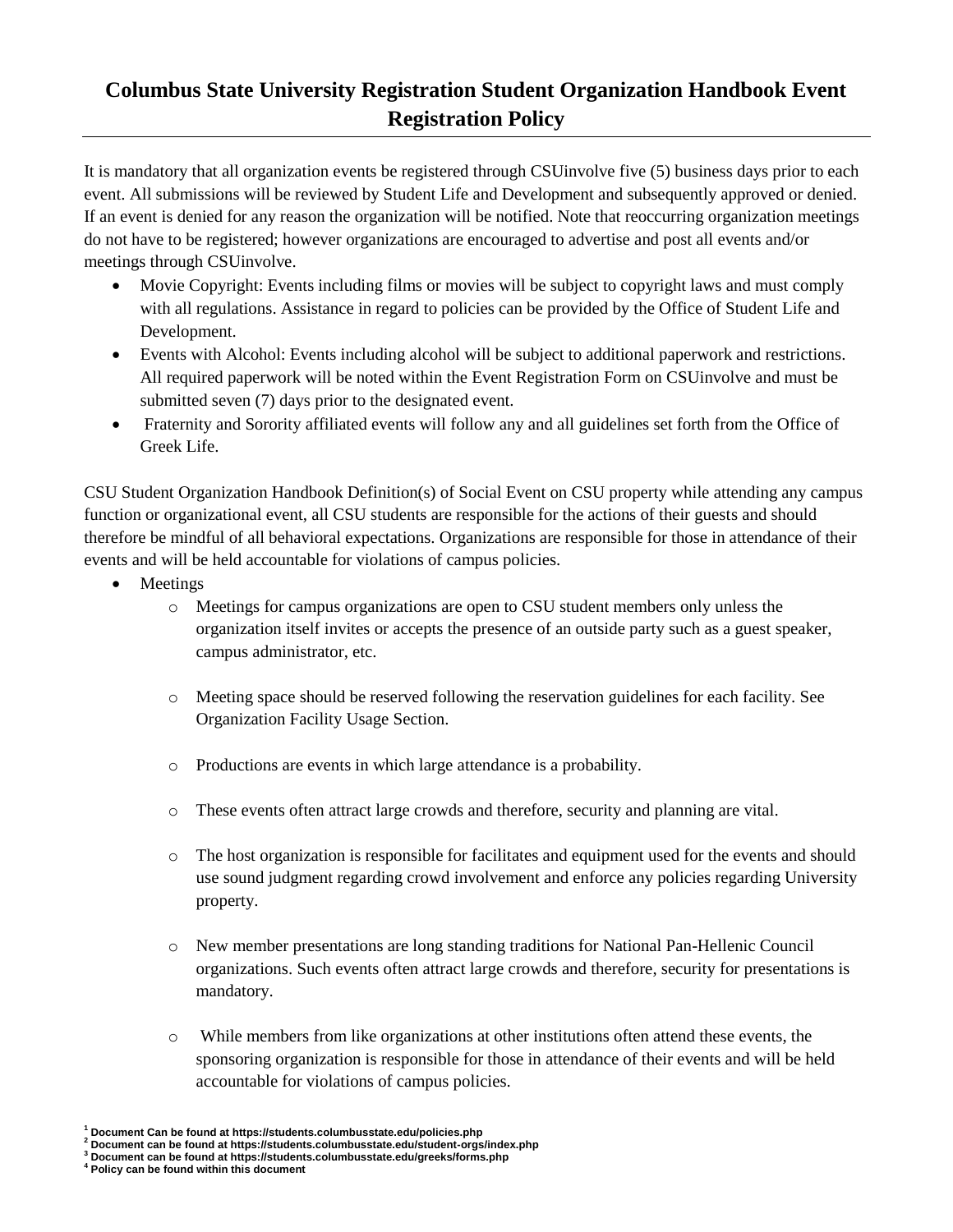- o Organizations cannot host an event involving alcohol in a CSU facility.
- o Off-Campus Parties
	- A party is an off campus social event hosted by a student organization whereby alcohol may be available.
	- Such events require that student organizations assume total liability as the University does not govern or sanction these activities.
	- The University strongly advises that organizations hosting parties assume best practices in risk management processes such as identification of underage attendees, designated drivers, presence of police officers, etc.
- The University further suggests that any contracts signed by organizations hosting such events are reviewed carefully to insure complete understanding of liability and expectations.
	- o How to Determine an Organization Event:

The following is a means of looking at a function and determining if it could be considered an organization sponsored event. If you answer yes to any of these questions then it qualifies as an organization event.

- Would an observer associate the event or facility with the organization?
- Will the event involve expenditure of organization funds?
- Was the event publicized as being associated with the organization?
- Does the organization assume responsibility for the event?
- Does any publicity or information include the organization information?
- Have members of the organization actively or passively endorsed the event?
- Was the facility reservation placed under the name of the organization?

**<sup>1</sup> Document Can be found at https://students.columbusstate.edu/policies.php**

**<sup>2</sup> Document can be found at https://students.columbusstate.edu/student-orgs/index.php**

**<sup>3</sup> Document can be found at https://students.columbusstate.edu/greeks/forms.php**

**<sup>4</sup> Policy can be found within this document**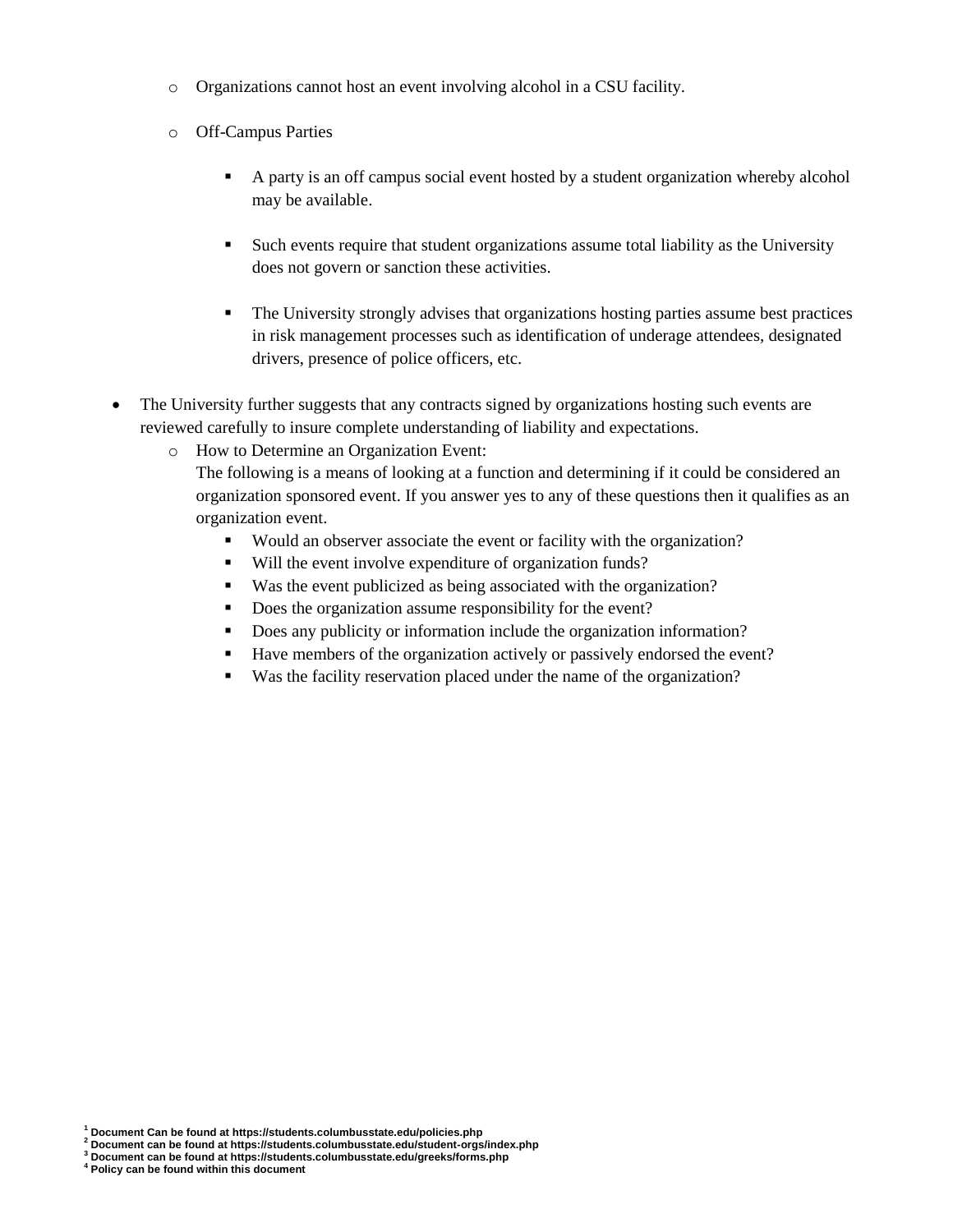# **Columbus State University Fraternity and Sorority Philanthropy Event Procedure**

The following guidelines are provided to member organizations as a set of guidelines to follow when hosting events for the primary purpose of raising money for a non-profit organization and/or in relation to the organizations inter/national philanthropy.

- Member organizations will complete the CSUinvolve Event Registration Form at least five (5) business days in advance of the event with the following information:
- Event Management
	- o Member organizations will ensure that the events, activities and content of the philanthropy event are in line with the values of the organization and the University.
	- o Member organizations will ensure that the events, activities and content of the philanthropy event present a positive image of the chapter, the fraternity and sorority community, the University and the inter/national organization.
	- o Events should not demean participants or include activities that could make participants, attendees, or members of the organization uncomfortable or embarrassed.
	- o Fraternities and sororities will not include the use of or presence of alcohol during the event.
	- o The sponsoring chapter should also give full consideration to any social events being held immediately after a philanthropy event to ensure that the social event is in no way connected to the philanthropy event, its participants, or is considered a continuation of the philanthropy event and the raising of funds or goods for the non-profit organization.
	- o Fraternities and Sororities must contact University Support Services for any large scale event and must follow the Event reservation and equest process.
	- o Fraternities and sororities will follow all Columbus State University public relations policy states in the Student Handbook $1$
	- o Chapter will ensure proper health and safety precautions have been taken prior to the event. This may include:
		- First-Aid kit on site at the event
		- Emergency contact information is readily available
		- **•** Participation Waivers
		- On-site EMS Staffing

**<sup>1</sup> Document Can be found at https://students.columbusstate.edu/policies.php**

**<sup>2</sup> Document can be found at https://students.columbusstate.edu/student-orgs/index.php**

**<sup>3</sup> Document can be found at https://students.columbusstate.edu/greeks/forms.php**

**<sup>4</sup> Policy can be found within this document**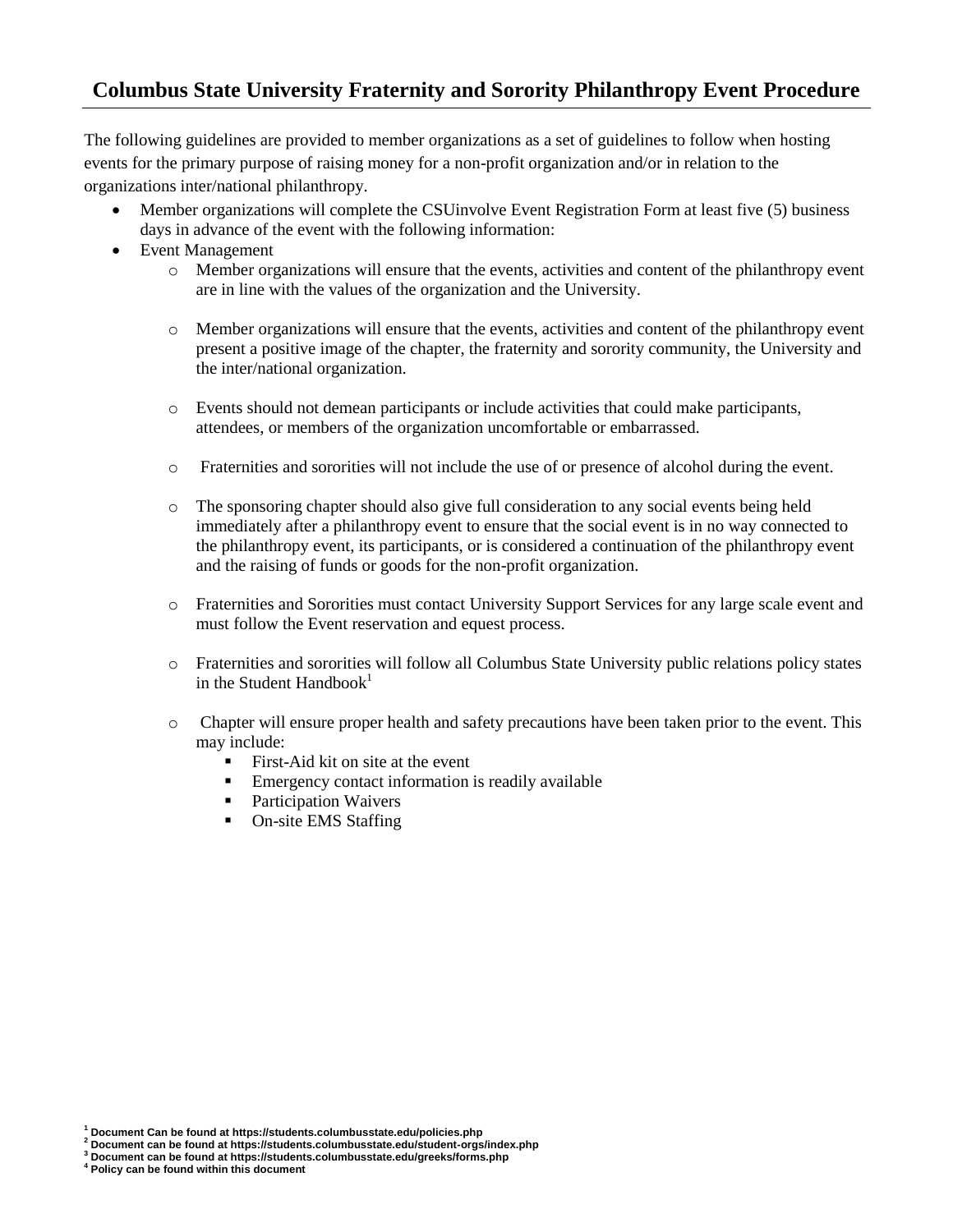# **Columbus State University Fraternity and Sorority Risk Management Procedure**

The following policy is provided to member organizations as the expectations for hosting and managing social events on campus, off campus, or at a third-party vendor location.

### **FIPG Guidelines for Alcohol and Other Drugs:**

1. The possession, sale, use or consumption of ALCOHOLIC BEVERAGES, while on chapter premises or during a fraternity event, in any situation sponsored or endorsed by the chapter, or at any event an observer would associate with the fraternity, must be in compliance with any and all applicable laws of the state, province, county, city and institution of higher education, and must comply with either the BYOB or Third Party Vendor Guidelines.

2. No alcoholic beverages may be purchased through or with chapter funds nor may the purchase of same for members or guests be undertaken or coordinated by any member in the name of or on behalf of the chapter. The purchase or use of a bulk quantity or common source(s) of alcoholic beverage, for example, kegs, cases, mixed punch, etc. is prohibited.

*3. OPEN PARTIES, meaning those with unrestricted access by non-members of the fraternity, without specific invitation, where alcohol is present, are forbidden.* 

4. No members, collectively or individually, shall purchase for, serve to, or sell alcoholic beverages to any minor (i.e., those under legal drinking age).

5. The possession, sale or use of any ILLEGAL DRUGS or CONTROLLED SUBSTANCES while on chapter premises or during a fraternity event or at any event that an observer would associate with the fraternity is strictly prohibited.

6. No chapter may co-sponsor an event with an alcohol distributor or tavern (tavern defined as an establishment generating more than half of annual gross sales from alcohol) at which alcohol is given away, sold or otherwise provided to those present. This includes any event held in, at or on the property of a tavern as defined above for purposes of fundraising. However, a chapter may rent or use a room or area in a tavern as defined above for a closed event held within the provisions of this policy, including the use of a third party vendor and guest list. An event at which alcohol is present may be conducted or co-sponsored with a charitable organization if the event is held within the provisions of this policy.

7. No chapter may co-sponsor, co-finance or attend or participate in a function at which alcohol is purchased by any of the host chapters, groups or organizations.

8. All recruitment or rush activities associated with any chapter will be non-alcoholic. No recruitment or rush activities associated with any chapter may be held at or in conjunction with a tavern or alcohol distributor as defined in this policy.

9. No member or pledge, associate/new member or novice shall permit, tolerate, encourage or participate in "drinking games". The definition of drinking games includes but is not limited to the consumption of shots of alcohol, liquor or alcoholic beverages, the practice of consuming shots equating to one's age, "beer pong", "century club", "dares" or any other activity involving the consumption of alcohol which involves duress or encouragement related to the consumption of alcohol.

10. No alcohol shall be present at any pledge/associate member/new member/novice program, activity or ritual of the chapter. This includes but is not limited to activities associated with "bid night", "big brother/big sister night" and initiation.

#### **FIPG Guidelines for Hazing**

**<sup>1</sup> Document Can be found at https://students.columbusstate.edu/policies.php**

**<sup>2</sup> Document can be found at https://students.columbusstate.edu/student-orgs/index.php**

**<sup>3</sup> Document can be found at https://students.columbusstate.edu/greeks/forms.php**

**<sup>4</sup> Policy can be found within this document**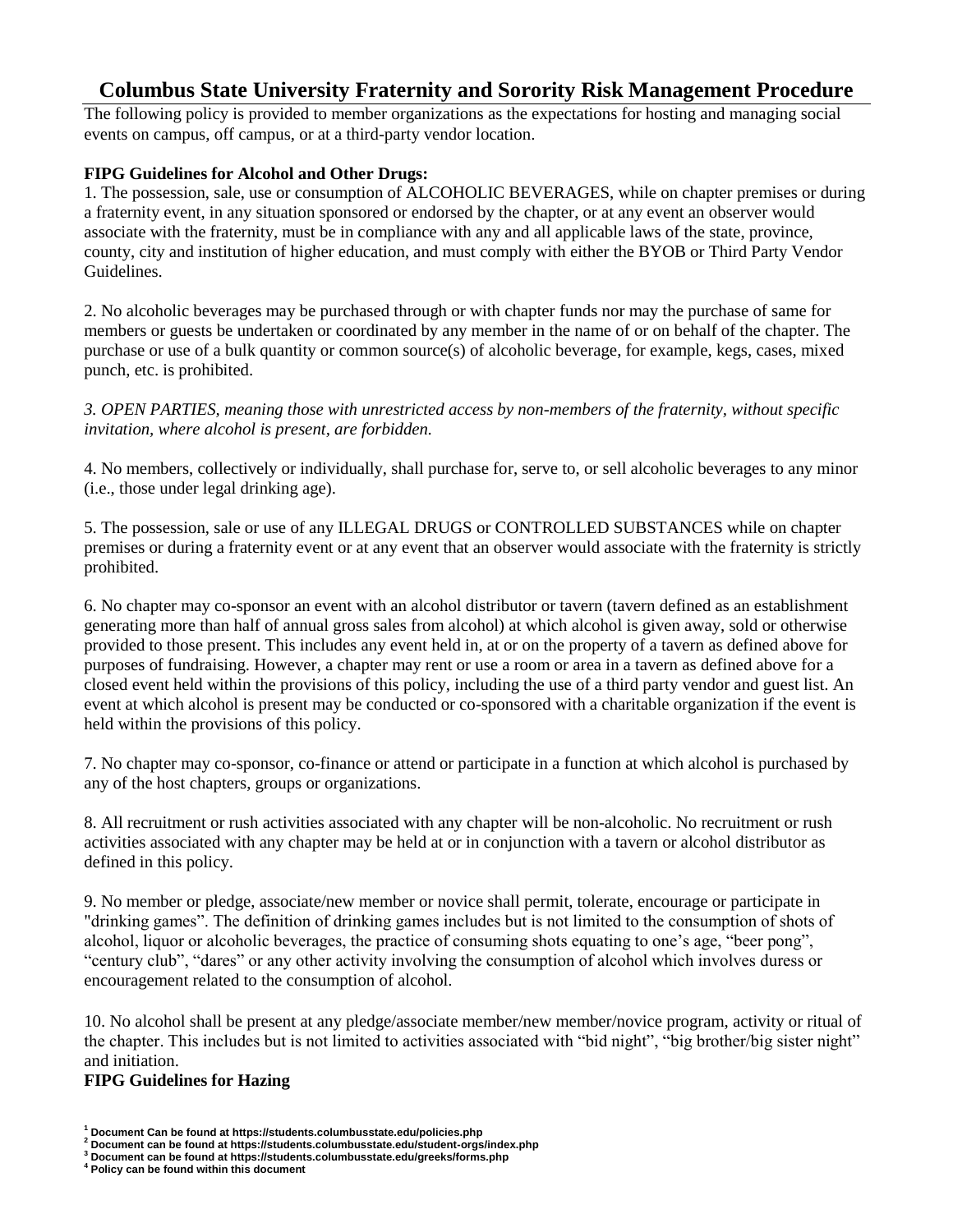No chapter, colony, student or alumnus should conduct, participate in nor condone hazing activities. Permission or approval by a person being hazed is not a defense. Hazing activities are defined as:

"Any action taken or situation created, intentionally, whether on or off fraternity premises, to produce mental or physical discomfort, embarrassment, harassment, or ridicule. Such activities may include but are not limited to the following: use of alcohol, paddling in any form, creation of excessive fatigue, physical and psychological shocks, quests, treasure hunts, scavenger hunts, road trips or any other such activities carried on outside or inside of the confines of the chapter house; wearing of public apparel which is conspicuous and not normally in good taste, engaging in public stunts and buffoonery, morally degrading or humiliating games and activities, and any other activities which are not consistent with academic achievement, fraternal law, ritual or policy or the regulations and policies of the educational institution or applicable state law."

#### **FIPG Guidelines for Sexual Abuse and Harassment**

An organization should not tolerate or condone any form of sexist or sexually abusive behavior on the part of its members, whether physical, mental or emotional. This is to include any actions, activities or events, whether on chapter premises or an off-site location which are demeaning to women or men, including but not limited to verbal harassment, sexual assault by individuals or members acting together. The employment or use of strippers, exotic dancers or similar, whether professional or amateur, at a fraternity event as defined in this policy should not be allowed.

#### **FIPG Guidelines for Fire, Health, and Safety**

All chapter houses should meet all local fire and health codes and standards.

All chapters should post by common phones and in other locations emergency numbers for fire, police and ambulance and should have posted evacuation routes on the back of the door of each sleeping room. All chapters should comply with engineering recommendations as reported by the insurance company or municipal authorities.

The possession and/or use of firearms or explosive or incendiary devices of any kind within the confines and premises of the chapter house should be prohibited.

Candles should not be used in chapter houses or individual rooms except under controlled circumstances such as initiation.

### **EDUCATION**

Each fraternity should annually instruct its students and alumni/alumnae in its risk management policies and practices. It is recommended that all undergraduates and key volunteers receive on an annual basis a copy of the organization risk management policy and that a copy of the policy be posted on the organization website. For more information, refer to www.fea-inc.org/fipg.

**<sup>1</sup> Document Can be found at https://students.columbusstate.edu/policies.php**

**<sup>2</sup> Document can be found at https://students.columbusstate.edu/student-orgs/index.php**

**<sup>3</sup> Document can be found at https://students.columbusstate.edu/greeks/forms.php**

**<sup>4</sup> Policy can be found within this document**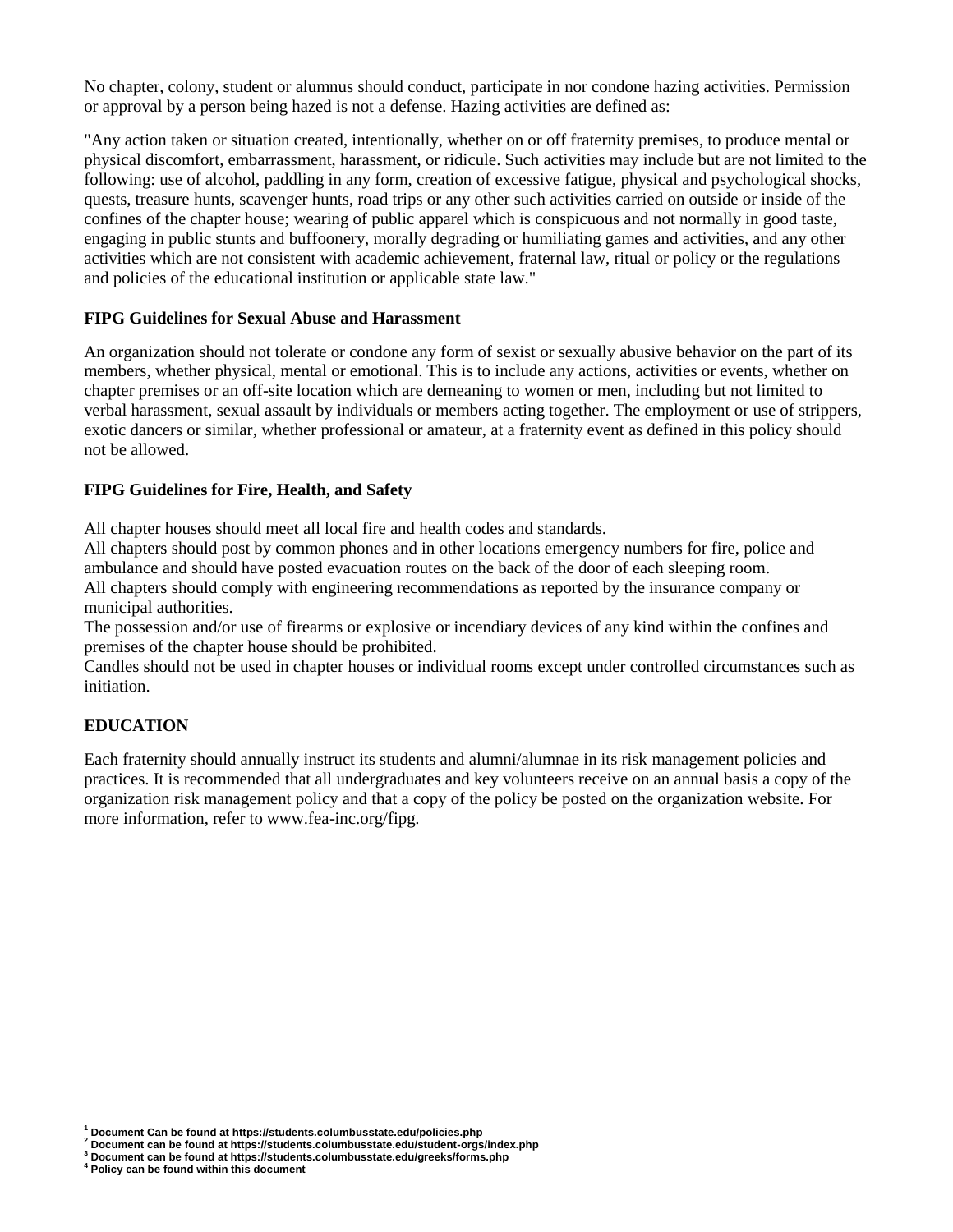# **Fraternity and Sorority Social Host Guidelines**

The following social host guidelines are expected best practices the fraternities and/or sororities at Columbus State University must follow. Following the guidelines will ensure your organization complies with your local, state, and federal laws. The host organizations are expected to also follow their National Headquarters policies.

### **1. Social Event Types**

- a. Alcohol-Free social event
- *b. BYOB social event at an off campus house with proper insurance coverage*
- *c. Third Party Vendor event at a recognized fraternity house*
- d. Third Party Vendor event at an off campus location

### 2. **Definitions:**

- a. **Party –** a social event funded, sponsored, or supervised by a fraternity or sorority, or which an observer would associate with a fraternity, that appears to be premeditated (e.g. band parties, DJ parties, theme parties, holiday parties, invitation parties, etc.)
- b. **Mixer –** a social event funded, sponsored, or supervised by a fraternity and/or a sorority, at which the membership of the fraternity and sorority are invited together for a social function.
- c. **Social –** a social event funded, sponsored, or supervised by a chapter, at which the attendees consist of fraternity or sorority members and invited guests only (e.g. alumni dinner, date night, semi-formal, formal, etc.)

### **3. Registration**

- a. All social events, with or without alcohol, will be registered by the sponsoring organization(s) within five (5) business days of the date of the event through CSUinvolve.
- b. BYOB Checklist.
- *c. Wristbands for those 21 years of age who brought alcohol*

### *4.* **BYOB "Bring Your Own Beverage" Events**

- a. General
	- i. The sponsoring organization will use the BYOB Checklist as a guide for managing the social event.
	- ii. The sponsoring organization(s) will follow their organizations inter/national fraternity or sorority guidelines for the limits of alcohol that are allowed to be brought by an individual guest to the social event. For jointly sponsored events, the most restrictive policy is to be followed.
	- iii. Individual guests will only consume the alcohol that they personally brought to the event
	- *iv. The sponsoring organization(s) will not charge for admission.*
	- v. Individual guests who are under 21 may not bring in any open containers, including water bottles, open plastic drink bottles, open cans of soda, cups, flasks, etc.

### b. **Guest List Management and ID Check**

- i. All guests will be checked against the guest list and their legal identification will be checked.
- ii. Those guests who are over 21 years of age, and brought alcohol with them to the event, will be wrist banded.
- iii. Those guests who are under the age of 21 or did not bring alcohol with them, both hands will be marked with an X on both hands.

**<sup>1</sup> Document Can be found at https://students.columbusstate.edu/policies.php**

**<sup>2</sup> Document can be found at https://students.columbusstate.edu/student-orgs/index.php**

**<sup>3</sup> Document can be found at https://students.columbusstate.edu/greeks/forms.php**

**<sup>4</sup> Policy can be found within this document**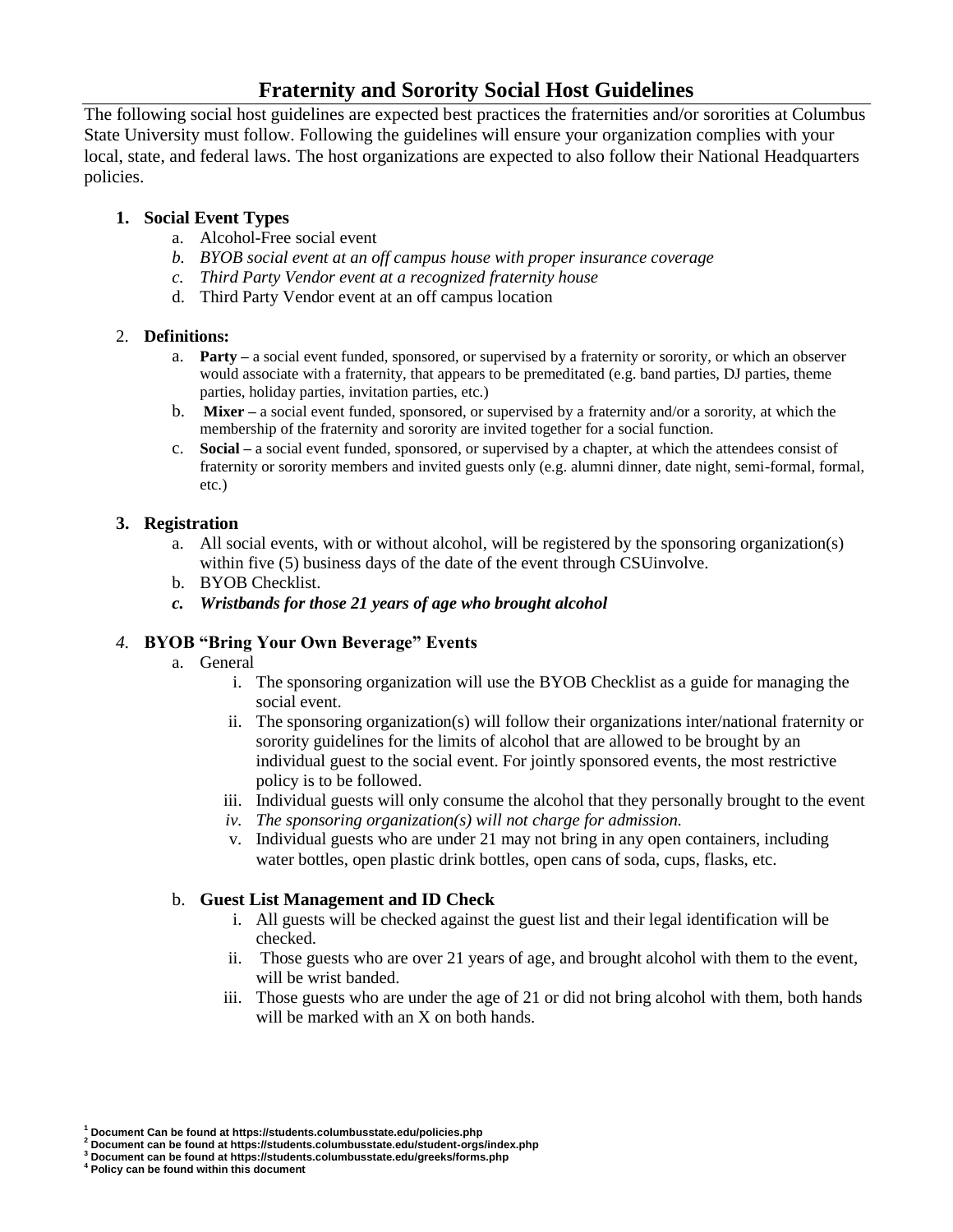### **5. Third Party Vendor Events**

- a. The sponsoring organization(s) will complete the Third Party Vendor Form and submit it to the Fraternity and Sorority Life Department five (5) business days in advance of the social event with the Event Registration form.
- b. The sponsoring organization is encouraged to complete the Third Party Vendor Form
- c. No member or guest may open a "tab" for the purchase of alcohol at any Third Party Vendor event.
- d. When group transportation is being provided by the sponsoring organization, one central meeting place will be determined for pick-up and drop-off of all event attendees.

### **6. Event Themes**

- a. If using a theme, member organizations hosting events will have a theme that is an appropriate representation of the organizations values and not be demeaning to any individual, group, or population.
- b. Sponsoring organizations will list the theme of the event on CSUinvolve registration process
- c. Sponsoring organizations are encouraged to use the theme to inform the food, drink, decoration, and music choices at the social event.
- d. All marketing materials such as videos, shirts, flyers, etc. created by the governing council must be approved by the Department of Fraternity and Sorority Life and must follow Columbus State University Relations Guidelines

### 7. **Social Event and Alcohol Distribution Monitors**

- a. The sponsoring organization(s) will have a minimum of four (4) current members serving as event monitors per event:
	- i. Two monitors for alcohol collection and distribution who must be 21 years of age
	- ii. One monitor for guest list management
	- iii. One monitor for general event management
	- iv. At least one of these monitors must be an Executive Board Member
- b. The monitors are expected to be sober and will not consume any alcohol during the event.
- c. The event monitors will manage the event and be the point of contact for any and all responses to the event.

### **8. Guest List**

- a. Open parties, meaning those with unrestricted access by non-members of the fraternity or sorority, without specific invitation, where alcohol is present, are forbidden.
- b. Member organizations are responsible for developing and managing a guest list for their events.
- c. Member organizations are expected to follow their inter/national fraternity and sorority guidelines for guest list management.

### **9. Alternative Food and Beverage**

- a. The sponsoring organization(s) are expected to provide alternative food and beverages.
- b. It is encouraged that sponsoring organization(s) provide non-salty foods.
- c. At a minimum, sponsoring organizations will provide:
	- i. Unlimited access to water
	- ii. Non-salty foods with servings equal to the number of people on the guest list

### **10. Other Recommendations**

- a. Alcohol is not to be sold, given away, or provided to any members, guests, alumni/ae, parents, or others at any social event.
- b. Drinking games in any form, with or without alcohol, are forbidden.
- c. The sponsoring organization(s) will provide the number for Columbus State University Police Department at the entrance and exit to an off campus event.

**<sup>1</sup> Document Can be found at https://students.columbusstate.edu/policies.php**

**<sup>2</sup> Document can be found at https://students.columbusstate.edu/student-orgs/index.php**

**<sup>3</sup> Document can be found at https://students.columbusstate.edu/greeks/forms.php**

**<sup>4</sup> Policy can be found within this document**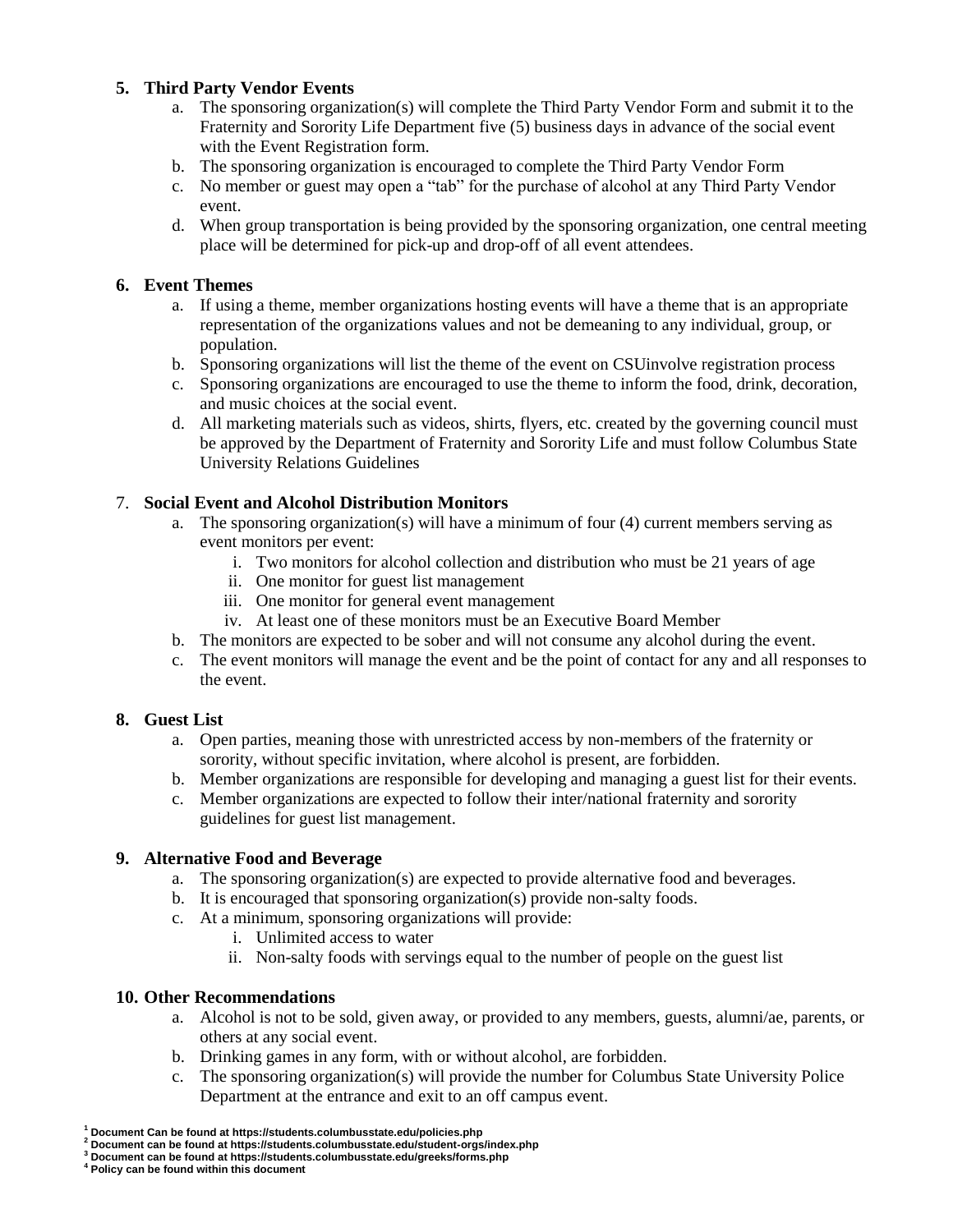- d. The sponsoring organization(s) will provide the number for a local cab company to provide rides home for guests.
- e. The sponsoring organization(s) will make an effort to ensure that no members or guests are using borrowed or fake ID's at event.

**<sup>1</sup> Document Can be found at https://students.columbusstate.edu/policies.php**

**<sup>2</sup> Document can be found at https://students.columbusstate.edu/student-orgs/index.php**

**<sup>3</sup> Document can be found at https://students.columbusstate.edu/greeks/forms.php**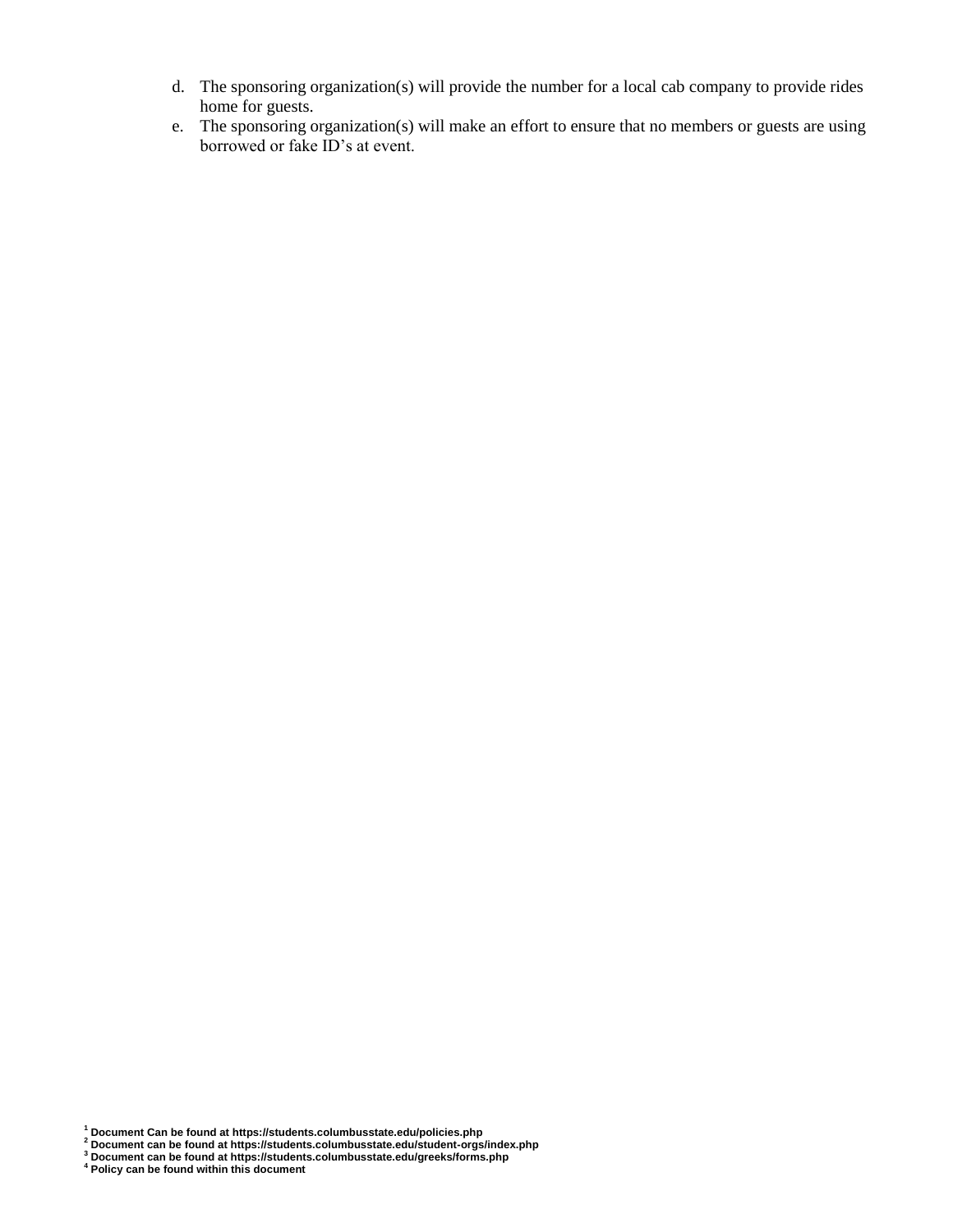# **Columbus State University Fraternity and Sorority Third Party Vendor Form**

Your Chapter will be in compliance with the risk management policies of National Fraternity and FIPG if you hire a "third party vendor" to serve alcohol at your functions WHEN you can document the following checklist items. Further, each chapter is expected to adhere to the laws of the state of Georgia and the policies of Columbus State University as they pertain to the consumption of alcohol and other substances.

#### **THE VENDOR MUST:**

\_\_\_\_\_1. Be properly licensed by the appropriate local and state authority. This might involve both a liquor license to sell on the premises where the function is to be held

#### **ATTACH COPIES OF STATE AND LOCAL LICENSES TO THIS CHECKLIST**

\_\_\_\_\_2. Be properly insured with a minimum of \$1,000,000 of general liability insurance, evidence by a properly completed certificate of insurance prepared by the insurance provider

> The above "certificate of insurance" must also show evidence that the vendor has, as part of his coverage, "off premise liquor liability coverage and non-owned and hired coverage."

The certificate of insurance must name as additional insured (at a minimum) the local chapter of the fraternity and sorority hiring the vendor as well as the national fraternity with whom the local chapter is affiliated.

### **ATTACH A COPY OF THE CERTIFICATE OF INSURANCE AND HIGHLIGHT REQUIRED CLAUSES.**

\_\_\_\_\_3. Agree in writing to cash sales only, collected by the vendor, during the function.

- \_\_\_\_\_4. Assume in writing all responsibilities that any other purveyor of alcoholic beverages would assume in the normal course of business, including but not limited to:
	- A. Checking identification card upon entry;
	- B. Not serving minors;
	- C. Not serving individuals who appear to be intoxicated;
	- D. Maintaining absolute control of all alcoholic containers present;
	- E. Collecting all remaining alcohol at the end of a function (no excess alcohol—opened
	- or unopened—is to be given, sold or furnished to the chapter);
	- F. Removing all alcohol from the premises.

\_\_\_\_\_\_\_\_\_\_\_\_\_\_\_\_\_\_\_\_\_\_\_\_\_\_\_\_\_\_\_\_ \_\_\_\_\_\_\_\_\_\_\_\_\_\_\_\_\_\_\_\_\_\_\_\_\_\_\_\_\_

\_\_\_\_\_\_\_\_\_\_\_\_\_\_\_\_\_\_\_\_\_\_\_\_\_\_\_\_\_\_\_\_ \_\_\_\_\_\_\_\_\_\_\_\_\_\_\_\_\_\_\_\_\_\_\_\_\_\_\_\_\_

#### **ATTACH A WRITTEN AGREEMENT SIGNED AND DATED BY THE CHAPTER PRESIDENT AND THE VENDOR STIPULATING AGREEMENT TO THE ITEMS REQUIRED IN #3 AND #4 ABOVE.**

This form must also be signed and dated by both the chapter president and the vendor. In doing so, both parties understand that only through compliance with these stipulations will the chapter be in compliance with FIPG and national fraternity requirements.

Fraternity/Sorority Name Chapter President's Printed Name

Chapter President's Signature and Date Vendor's Signature/Company and Date

**<sup>1</sup> Document Can be found at https://students.columbusstate.edu/policies.php**

**<sup>2</sup> Document can be found at https://students.columbusstate.edu/student-orgs/index.php**

**<sup>3</sup> Document can be found at https://students.columbusstate.edu/greeks/forms.php**

**<sup>4</sup> Policy can be found within this document**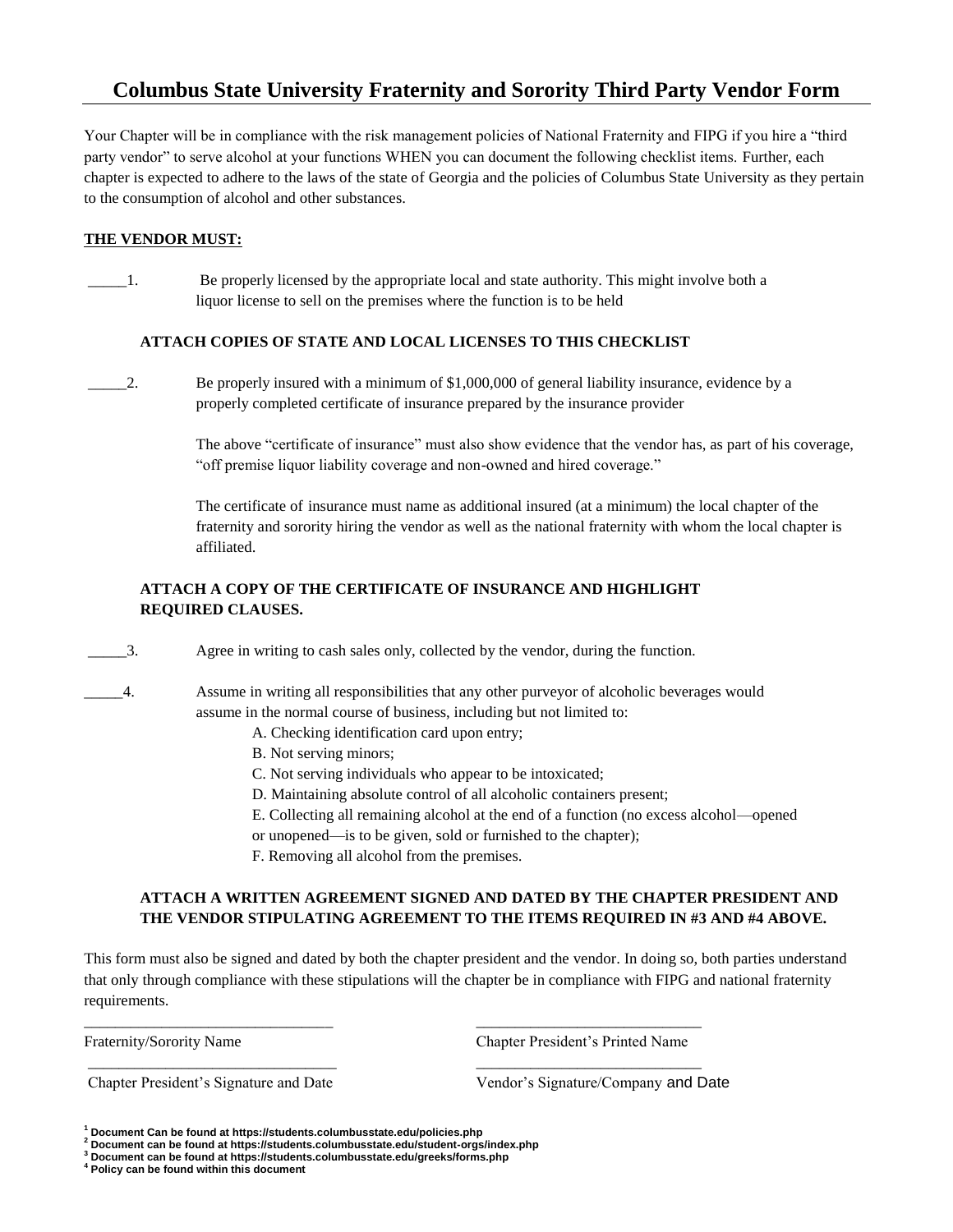**Document Can be found at https://students.columbusstate.edu/policies.php**

**Document can be found at https://students.columbusstate.edu/student-orgs/index.php**

**Document can be found at https://students.columbusstate.edu/greeks/forms.php**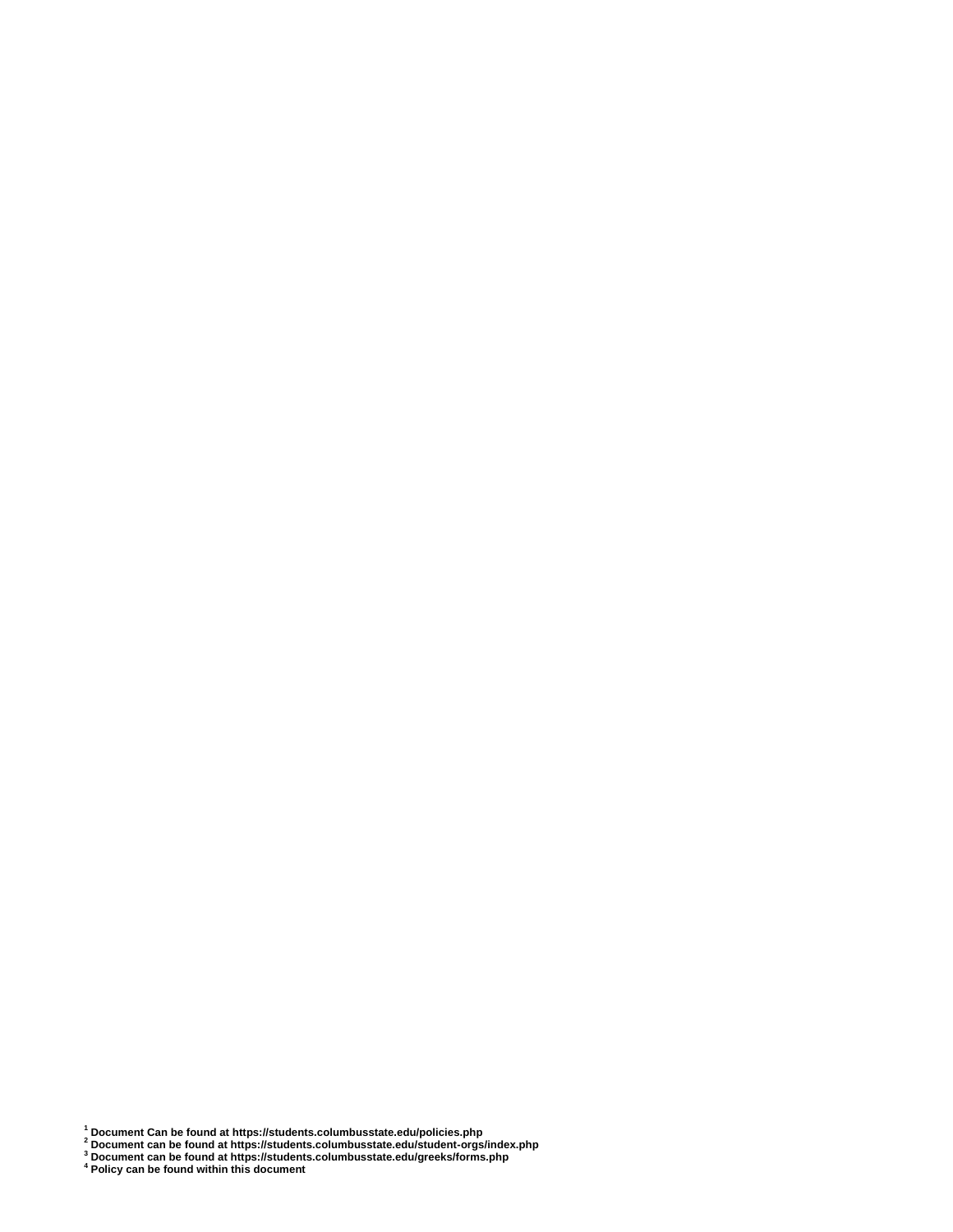# **Columbus State University Fraternity and Sorority Pre-Event Checklist**

The following optional Pre-Event Checklist is designed as a resource for chapters to quickly determine whether or not you have implemented risk-reducing steps for your chapter's social event. This page may be copied and used for each of your social events throughout the academic year. Be sure to keep working until you are able to indicate a yes for each question.

| Yes | N <sub>o</sub> | Our event is theme oriented, complete with activities that do not directly relate to alcohol<br>consumption, drinking games, or alcohol abuse                                                                                           |
|-----|----------------|-----------------------------------------------------------------------------------------------------------------------------------------------------------------------------------------------------------------------------------------|
| Yes | N <sub>0</sub> | We are providing plenty of juice, soda, water and other inviting, alcohol-free beverages<br>throughout the duration of the event.                                                                                                       |
| Yes | N <sub>0</sub> | We have plenty of substantial food items like sandwiches, pizzas, cookies, rolls,<br>breadsticks, a variety of cheeses, vegetables, brownies, or ice cream for the duration of the<br>event.                                            |
| Yes | N <sub>0</sub> | We are limiting the types and amounts of alcohol based on our inter/national fraternity and<br>sorority policy.                                                                                                                         |
| Yes | N <sub>0</sub> | We have one entrance to the event with several exits available if an emergency were to occur.                                                                                                                                           |
| Yes | N <sub>o</sub> | We have a guest list that has names and birthdays of all members and guests who were issued an<br>invitation prior to this event.                                                                                                       |
| Yes | <b>No</b>      | We have a team composed of members who are of-age and initiated, non-drinking, and sober,<br>from each sponsoring organization serving as monitors and workers for this event.                                                          |
| Yes | N <sub>0</sub> | For BYOB events: We are administering wristbands to all 21 and older members and guests who<br>have checked in alcohol for this function.                                                                                               |
| Yes | N <sub>0</sub> | For BYOB events: Each person who has checked alcohol into the function has received a punch<br>card that has his/her name, age, type of alcohol, amount checked, the date, and the title of the<br>party all written on the punch card. |
| Yes | N <sub>0</sub> | For BYOB events: At the door, all alcohol is checked in and then taken by a designated monitor<br>to a holding tank where it will be distributed later via the punch card system.                                                       |
| Yes | N <sub>0</sub> | We have just one central location for all food, snacks, non-alcoholic drinks, and alcoholic<br>beverages that members and guests have brought for the evening.                                                                          |
| Yes | No             | We have discussed the event with both our inter/national fraternity or sorority and chapter advisor                                                                                                                                     |

**<sup>1</sup> Document Can be found at https://students.columbusstate.edu/policies.php**

**<sup>2</sup> Document can be found at https://students.columbusstate.edu/student-orgs/index.php <sup>3</sup> Document can be found at https://students.columbusstate.edu/greeks/forms.php**

**<sup>4</sup> Policy can be found within this document**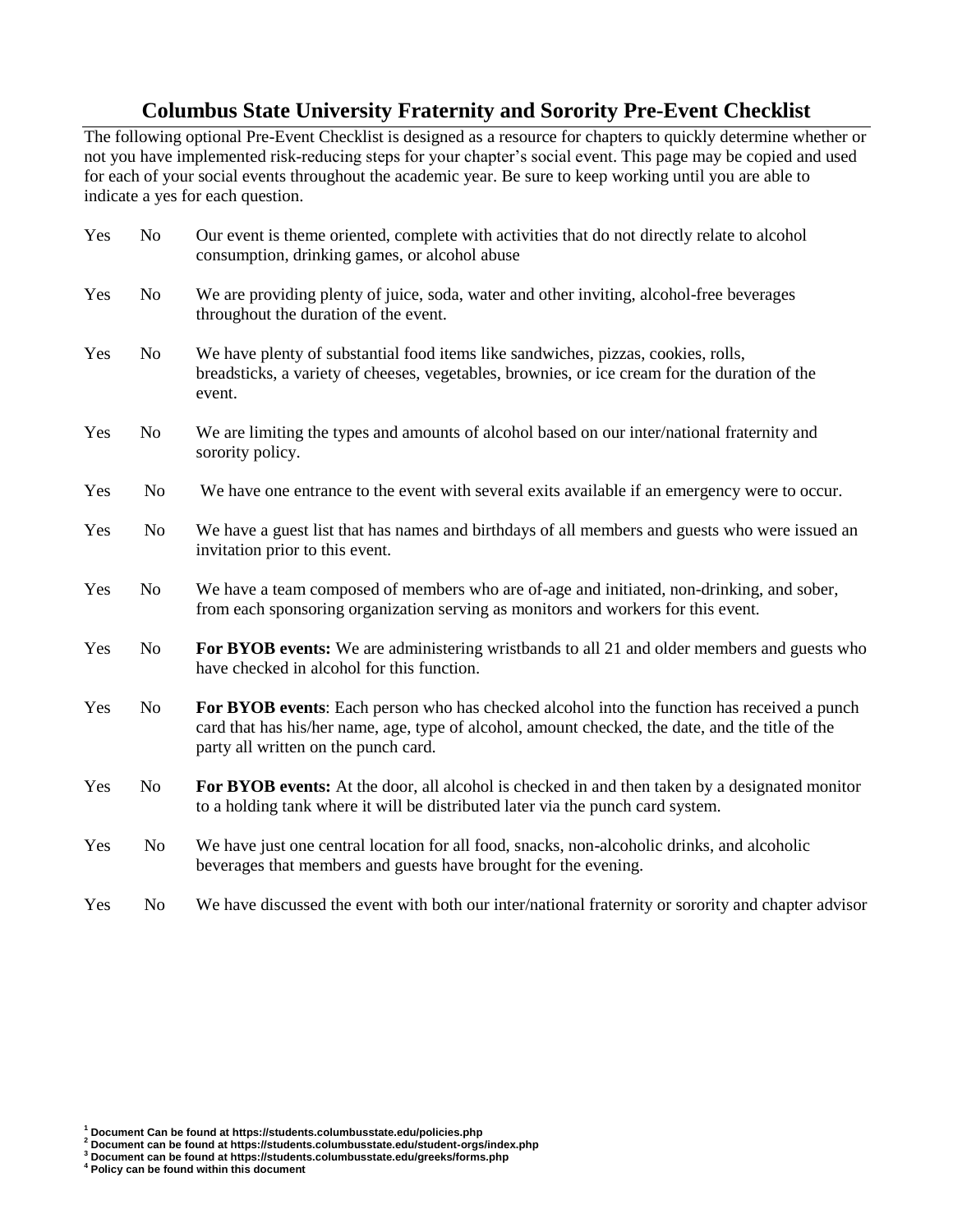The Columbus State University Fraternity and Sorority Life has been putting forth an effort to encourage increasing development for our fraternity and sorority community and require equal reporting while ensuring the safety and well-being of our students, other fraternities and sororities, local community, and the University's reputation. We are requiring that each organization conducting a 'week' will keep the staff of Fraternity and Sorority Life informed of all activities prior the start date of the first event. This reporting is mandatory and may be available for review and revision each semester as needed.

The steps listed below must be completed in addition to the inter/national organization's Policies and Procedures. The following information is private and is only available to Columbus State University Administrators. These items are required in order to ensure the safety of all members, while preserving the traditions of the organizations.

- 1. Each of the National Pan-Hellenic Council member organizations will select their week in the fall semester. The chapters will select their preferred dates by spring semester GPA ranking. (E.g. during the first NPHC meeting of fall semester a rep will select their preferred week according to their rankings).
- 2. The officer responsible for planning all the events must file the following with the Fraternity and Sorority Life Advisor at least one month prior to the beginning of the first event.
	- a. A general schedule of the events throughout the week. If a new member show is being planned, please make sure the Intent for Intake Form has been already completed and filed with the Fraternity and Sorority Life Advisor.
- 3. Reservations through CSUinvolve must be made either before advertising any event or the week or 5 days (whichever comes first).
- 4. If the chapter is hosting a "party" the officer responsible for planning the week must meet with the Fraternity and Sorority life Advisor to review the risk management policies.
- 5. All advertising materials must be in compliance with the university regulations. Advertising materials must be within limits.
- 6. If the chapter desires to change weeks with another organization, the Week Checklist Packet must be updated with the correct information and the chapters must inform the Fraternity and Sorority Life Advisor at least 2 weeks prior.

**<sup>1</sup> Document Can be found at https://students.columbusstate.edu/policies.php**

**<sup>2</sup> Document can be found at https://students.columbusstate.edu/student-orgs/index.php**

**<sup>3</sup> Document can be found at https://students.columbusstate.edu/greeks/forms.php**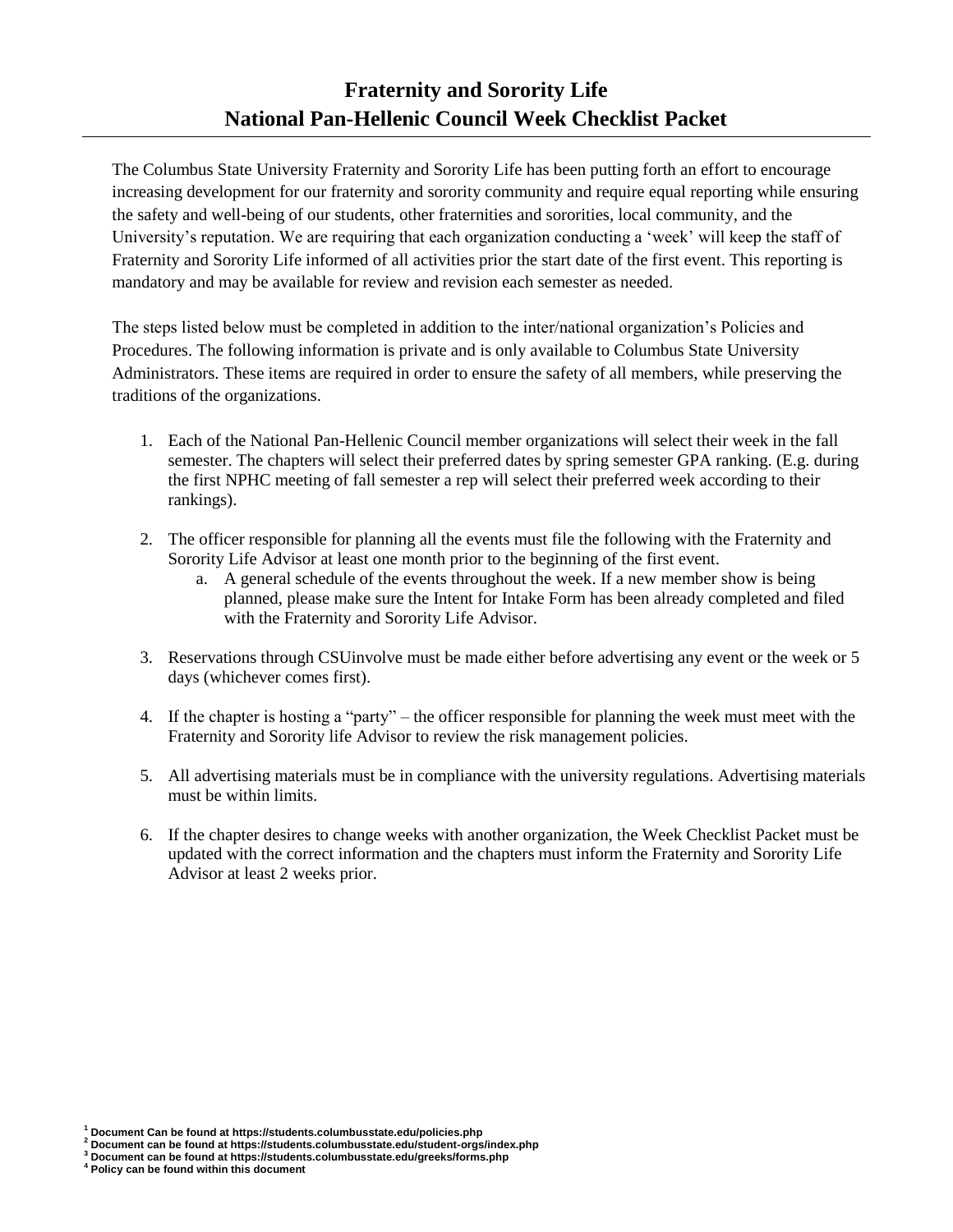# **Fraternity and Sorority Life National Pan-Hellenic Council Week Checklist Packet**

This form must be completed and turned in <u>one month prior</u> to start of the first event accompanied by:

 A copy of paperwork from the Inter/National Headquarters or other proper authority, which indicates permission for the chapter below to conduct all events.

### **CHAPTER INFORMATION**

| Chapter President:                                                                                                                                                                                                                   |           |
|--------------------------------------------------------------------------------------------------------------------------------------------------------------------------------------------------------------------------------------|-----------|
|                                                                                                                                                                                                                                      |           |
| Chapter Advisor: <u>and a series of the series of the series of the series of the series of the series of the series of the series of the series of the series of the series of the series of the series of the series of the se</u> |           |
| Week Start Date:                                                                                                                                                                                                                     | End Date: |
| Will the chapter host a New Member Show/Presentation? Yes No Preferred Date and Time:                                                                                                                                                |           |

# **Columbus State University Fraternity and Sorority Life**

# **NPHC Week Checklist Packet**

The following checklist is to ensure the chapter has all arrangements necessary to conduct a successful week of events.

| Date: $\qquad \qquad$                                                                                                                                                                                                          |  |
|--------------------------------------------------------------------------------------------------------------------------------------------------------------------------------------------------------------------------------|--|
|                                                                                                                                                                                                                                |  |
| Rain Location: New York Contract of the Contract of the Contract of the Contract of the Contract of the Contract of the Contract of the Contract of the Contract of the Contract of the Contract of the Contract of the Contra |  |
| Has this event been registered on CSU involve? $\square$ YES $\square$ No $\square$ Is this a new member show?                                                                                                                 |  |

**<sup>1</sup> Document Can be found at https://students.columbusstate.edu/policies.php**

- **<sup>2</sup> Document can be found at https://students.columbusstate.edu/student-orgs/index.php**
- **<sup>3</sup> Document can be found at https://students.columbusstate.edu/greeks/forms.php**